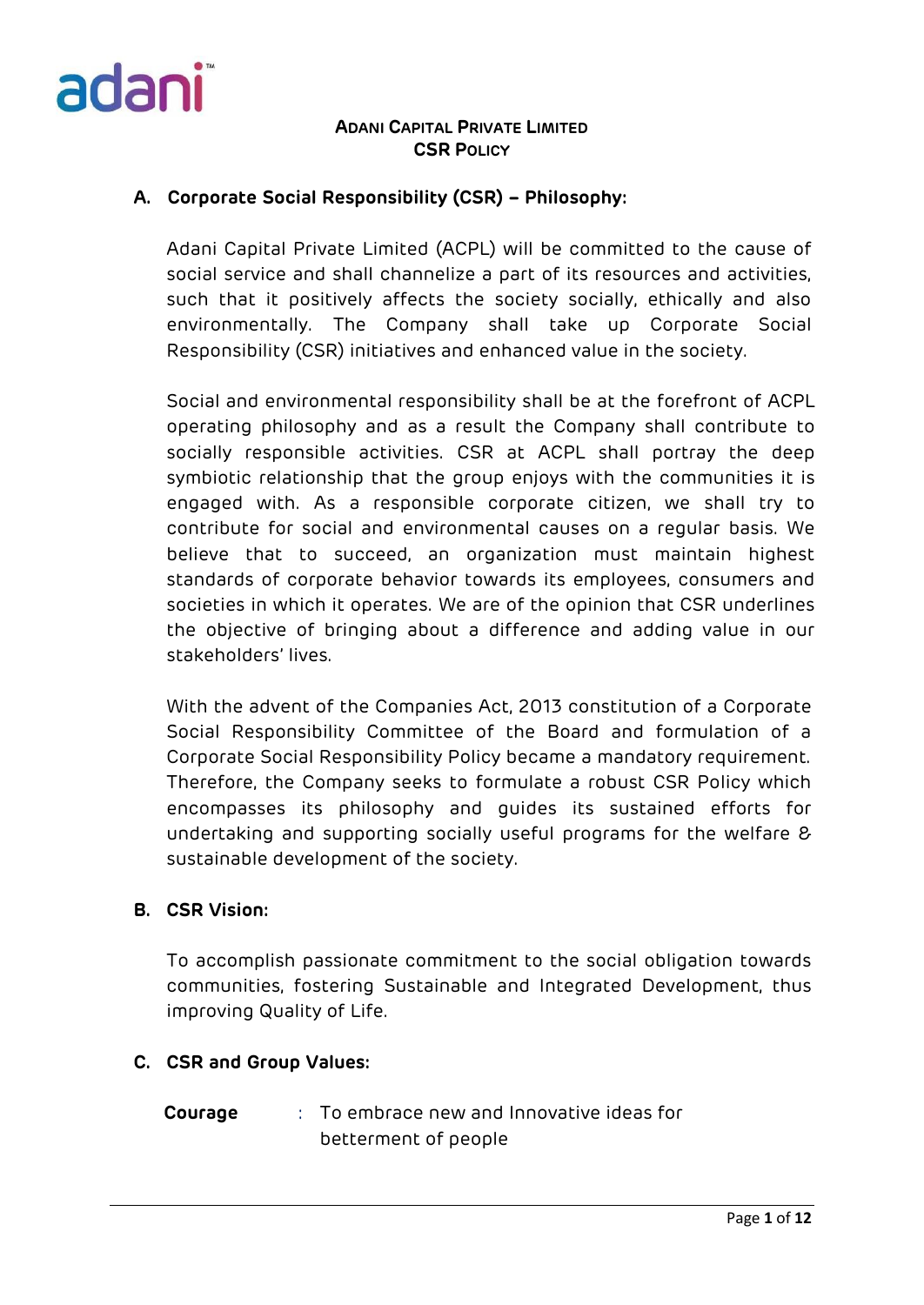

- **Trust** : Believe in all stakeholders
- **Commitment** : Stand by our promises and adhere to high standard of work in all CSR activities

## **D. CSR and Group Culture: (PRIDE)**

| Passion          | : Performing with enthusiasm and Energy and true<br>passion                        |
|------------------|------------------------------------------------------------------------------------|
| Result           | : Consistently achieve goals, Resourcefulness<br>which brings desired results      |
| Integration      | : Working across functions and businesses to<br>create Synergy with integrity      |
| Dedication       | : Working with commitment in the pursuit of our<br>aim                             |
| Entrepreneurship | : Seizing opportunity with initiative and ownership.<br>Evolving replicable models |

## **E. Constitution of CSR Committee:**

Keeping in line with section 135 of the Companies Act, 2013 and the rules thereunder (hereinafter referred to as 'the Act'), the Board of Directors of the Company shall form a Corporate Social Responsibility Committee (hereinafter referred to as the 'CSR Committee'), to *inter alia*, carry out the following functions:

- a) To formulate and recommend to the Board, a Corporate Social Responsibility Policy which shall indicate the activities to be undertaken by the Company as specified in Schedule VII of the Companies Act, 2013 and rules made thereunder;
- b) To recommend the amount of expenditure to be incurred on the CSR activities.
- c) To monitor the implementation of framework of CSR Policy.
- d) To carry out any other function as mandated by the Board from time to time and / or enforced by any statutory notification,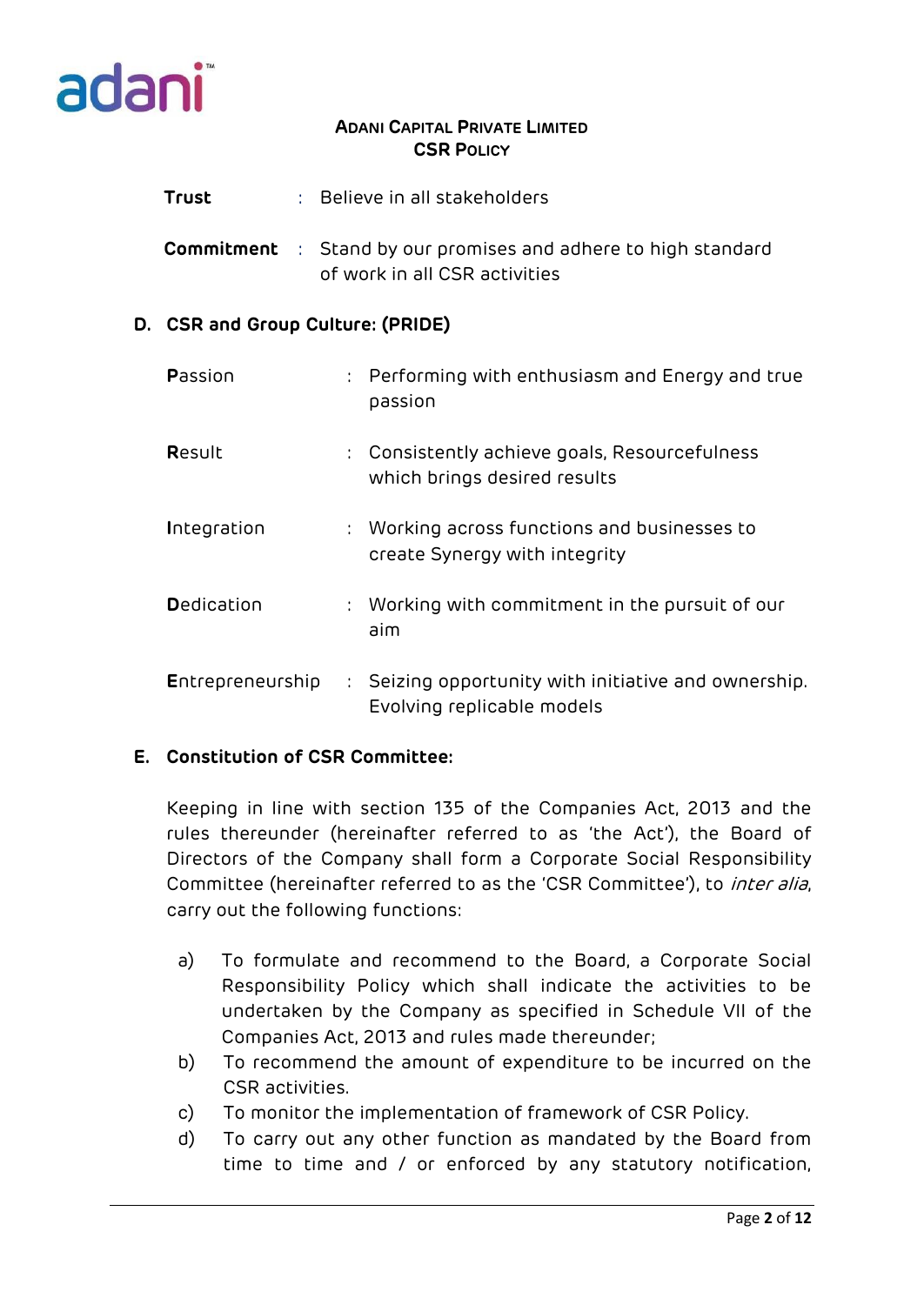

amendment or modification as may be applicable or as may be necessary or appropriate for performance of its duties.

## **F. Definitions**

In this Policy, unless the context otherwise requires:

- 1. "Act" shall mean the Companies Act 2013 and the rules made thereunder, including any modifications, amendments or reenactment thereof.
- 2. "Adani Foundation" means a society formed and registered under the Societies Registration Act, 1860 and includes a society jointly formed and registered by the Company with all or any of its Group Companies.
- 3. "Agency" (or Agencies) means any Section 8 Company or a registered trust/ society/NGO/ institution, performing social services for the benefit of the society and excluding a registered trust/society/ NGO/institution/ Section 8 Company which is formed by the Company or its holding or subsidiary company/companies.
- 4. "Approved Budget" shall mean the total budget as approved by the Board of the Company upon the recommendation of the CSR Committee, which is to be utilized for CSR Projects.
- 5. "Board" shall mean the Board of Directors of the Company.
- 6. "Company" shall mean Adani Capital Private Limited and wherever the context requires, shall signify the Company acting through its Board.
- 7. "CSR Annual Plan" shall mean the annual plan detailing the CSR expenditure for the year.
- 8. "CSR Committee" shall mean the Corporate Social Responsibility Committee constituted by the Board of the Company in accordance with the Act, consisting of two or more directors,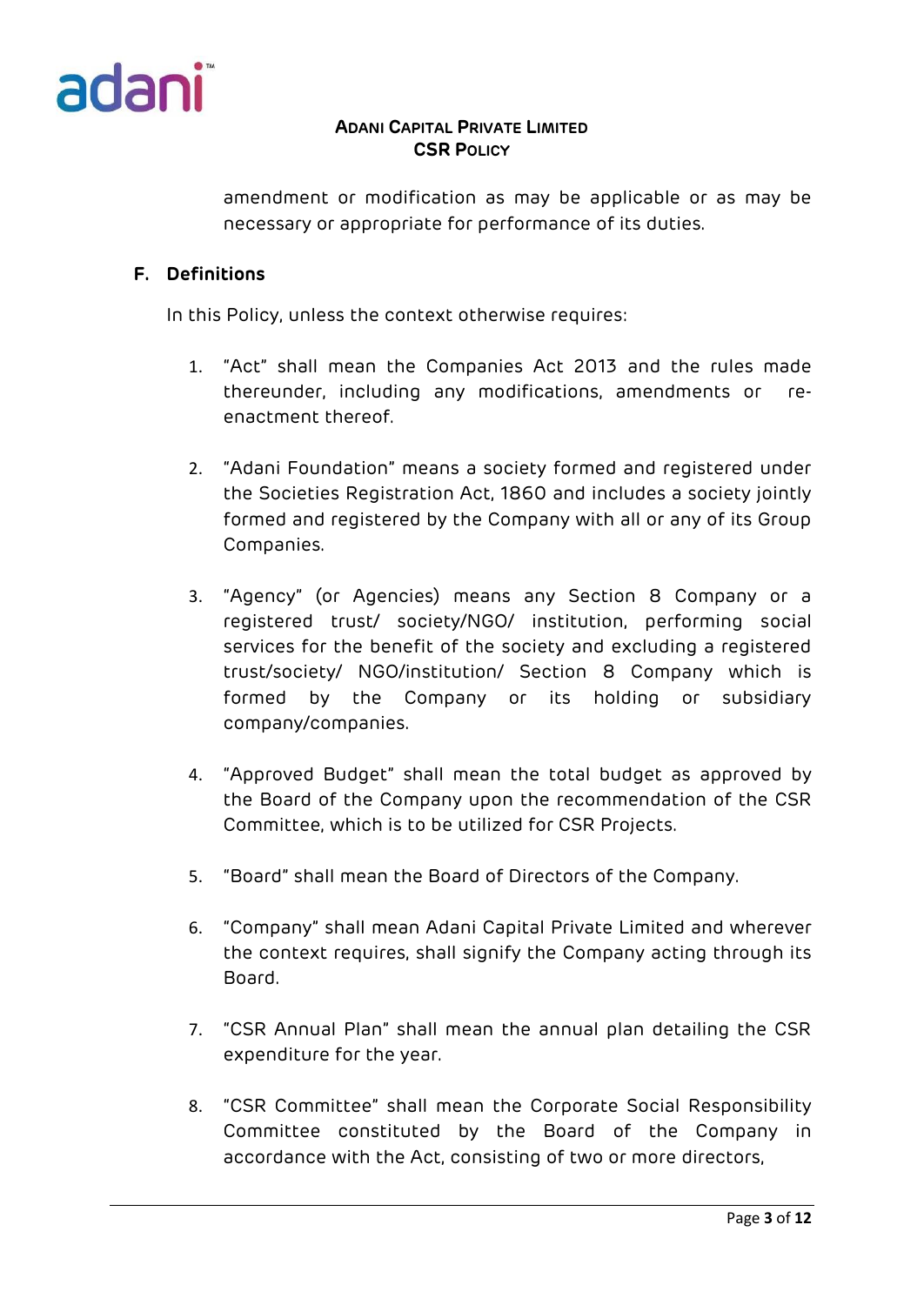

- 9. "CSR Expenditure" means all CSR Expenditure of the Company as approved by the Board upon recommendation of the CSR Committee, including the following:
	- i. contribution to CSR Projects which shall be implemented and/or executed by the Company;
	- ii. contribution to CSR Projects (including for corpus as required) which shall be implemented and/or executed by Adani Foundation and associated organizations such as Adani Research and Education Foundation, Adani Skill Development Centre, etc.
	- iii. Any other contributions covered under Schedule VII to the Act.

Contribution of any amount directly or indirectly to any political party under section 182 of the Act, shall not be considered as CSR Expenditure.

- 10. "CSR Officer" shall mean the whole time person engaged by the Company/Group for activities envisaged in the CSR Policy; having due comprehension, understanding, drive and passion for such activities and designated as such.
- 11. "CSR Policy" shall mean the present Corporate Social Responsibility Policy of the Company, which covers the activities to be undertaken by the Company as specified in Schedule VII to the Act and the CSR Expenditure thereon.
- 12. "CSR Projects" or "Projects" means Corporate Social Responsibility projects/activities/ programs/ initiatives instituted in India, either new or ongoing, and include but not limited to those undertaken by the Board in pursuance of recommendations of the CSR Committee as per the declared CSR Policy of the Company.

Projects/activities/ programs/ initiatives undertaken in pursuance of normal course of business of the Company and projects which benefit only the employees of the Company and their families shall not be considered as CSR Projects.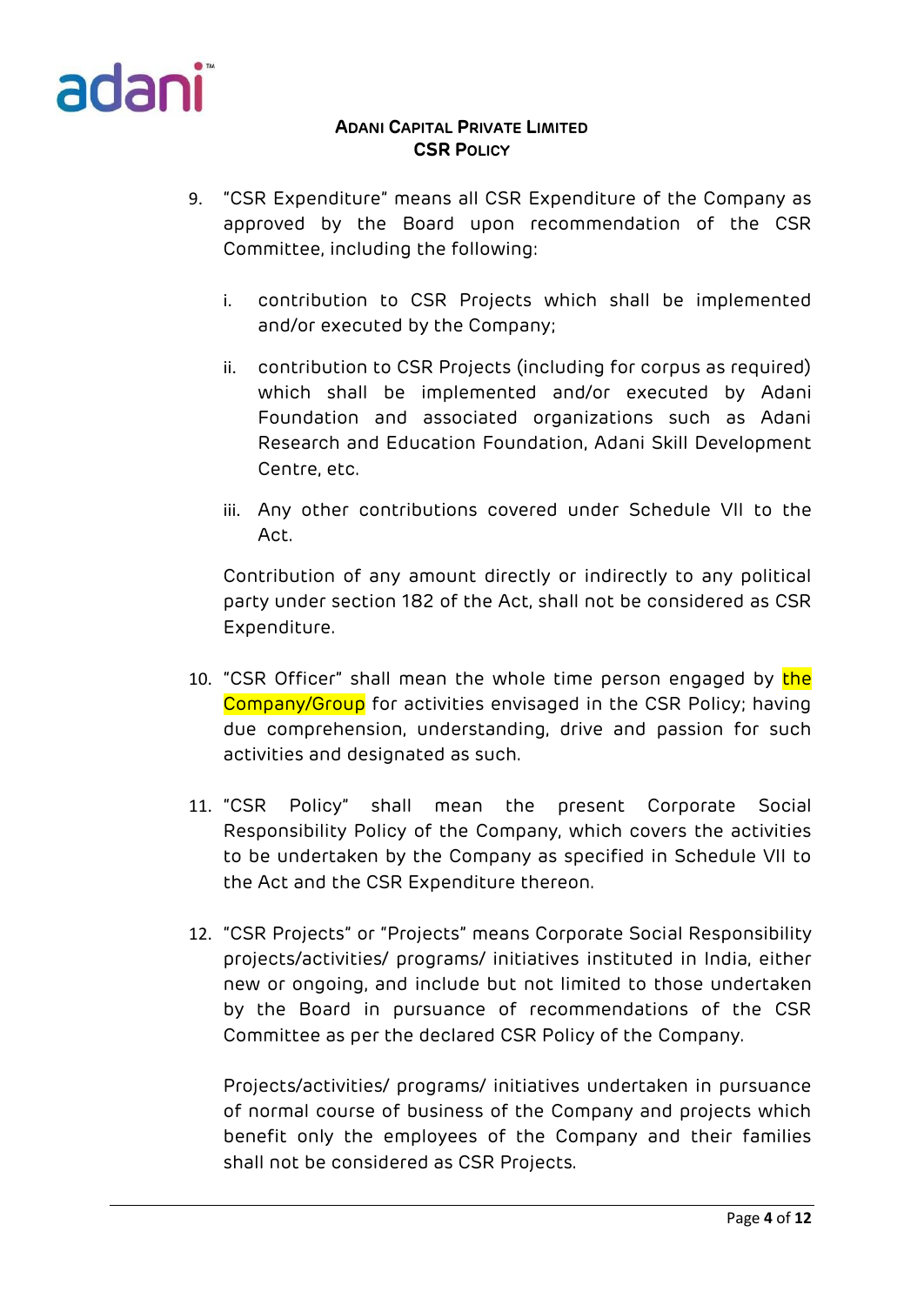

- 13. "Financial Year" shall mean the period beginning from 1st April of every year to 31st March of the succeeding year.
- 14. "Group Companies" means holding, subsidiaries and associates of the Company.
- 15. "Net profit" shall mean the net profit as per the Act and Rules based on which the specific percentage for CSR Expenditure has to be calculated.
- 16. "Rules" shall mean the Companies (Corporate Social Responsibility) Rules 2014, including any re-enactment, modifications or amendments thereof.
- 17. "Thrust Areas" shall have the meaning as ascribed to them as per provision G of the Policy.
- 18. "Trust" means a Trust created and registered under the India Trust Act, 1882 by the Company and includes a Trust jointly created and registered by the Company with all or any of its Group Companies.

Words and expressions used and not defined in the Policy shall have the same meanings respectively assigned to them in the Act and/or Rules.

#### **G. Thrust Areas:**

While the Company is eligible to undertake any suitable/rightful activity as specified in Schedule VII to the Act, however, at present, it proposes to undertake the relevant activities on priority basis in the following four Thrust Areas:

- **•** Primary Education
- Community Health
- Sustainable Livelihood Development
- Rural Infrastructure Development

#### **H. CSR Objectives and Projects :**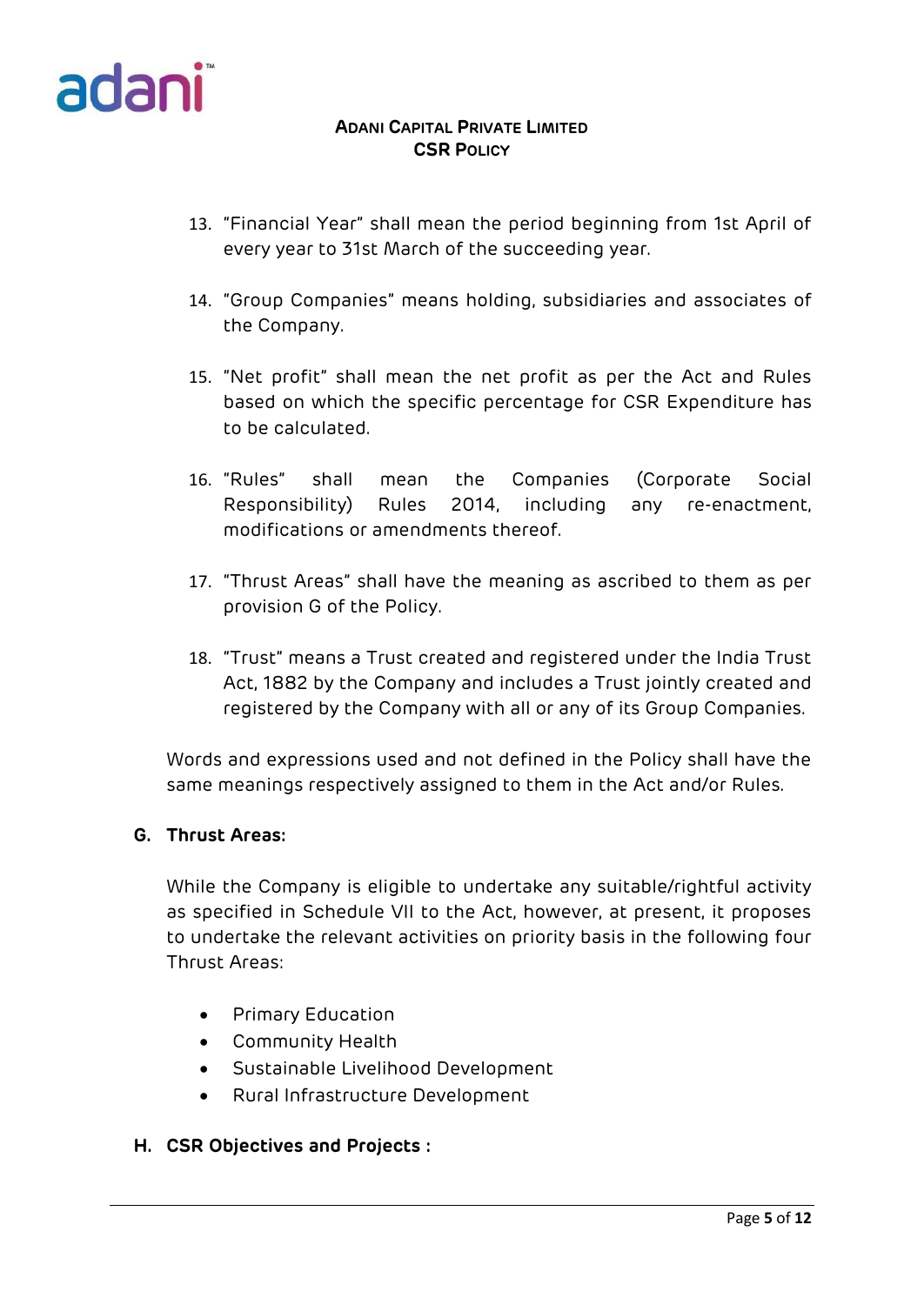

Adani Group will carry out/ get implemented its CSR activities projects through Adani Foundation and associated organizations such as Adani Research and Education Foundation, Adani Skill Development Centre, etc.

CSR Projects will be taken up in following core sectors covering influenced villages near business sites and some projects having state wide and nationwide coverage:

# **(i) Primary Education:**

## **"Ignited Minds for a brighter future"**

- Establish and run our own schools
- Support to the Government anganwadis and schools
- Joining hands with the Government through Public Private Partnership (PPP)

All efforts geared towards improving Quality of Education.

## **(ii) Primary Health Care:**

#### **"Ignited Minds for Healthy Life"**

- Rural Clinics
- Mobile Health Care Units
- Joining hands with the Government through Public Private Partnership (PPP)
- Innovative and need based projects such as Anaemia Prevention Program, Health Card to Senior Citizens, etc.
- Medical Education

All efforts will be geared towards Preventive and Primary Health Care.

#### **(iii) Sustainable Livelihood Developments:**

#### **"Ignited Minds for an Empowered Life"**

- Support to Fisher Folk community for livelihood enhancement
- Empowering Women for better Livelihood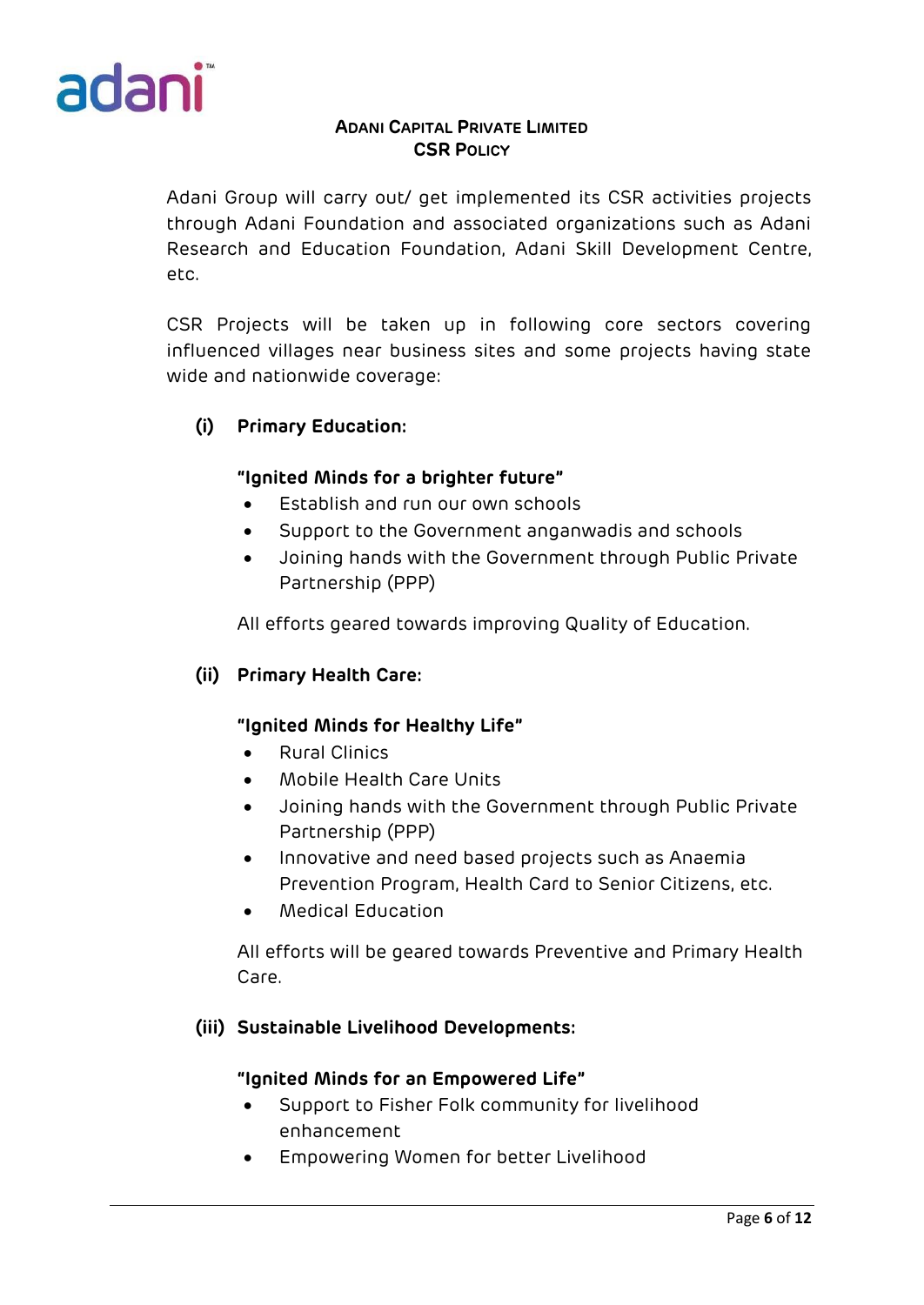

- Improving Agriculture and Animal Husbandry
- Optimising Natural Resource Utilization in Rural areas and conservation of natural resources
- Encouraging Vocational Skill Development and Entrepreneurial Initiative especially among women, children, elderly and differently abled

All efforts will be geared towards enhancing Socio-Economic **Stature** 

## **(iv) Rural Infrastructure Development:**

#### **"Ignited Minds for better Living"**

Infrastructure related to

- Water conservation and Recharge
- Drinking Water availability
- Upgrading Infrastructure for Education
- Upgrading Infrastructure for primary Health and Hygiene Promotion
- Community Utility Infrastructure

All projects will be geared towards enhancing Rural Civic Amenities

#### **(v) Rural Sports and Sports Training:**

#### **"Ignited Minds for Disciplined Life"**

- Training in promotion of Rural Sports
- Creating or upgrading rural sports grounds
- Encouraging sports activities amongst rural youth

All projects will be geared towards promoting Rural Sports.

#### **I. Identification of CSR Projects:**

1. CSR Projects need to be identified and planned for approval of the CSR Committee, in particular in Thrust Areas, with estimated expenditure and phase wise implementation schedules.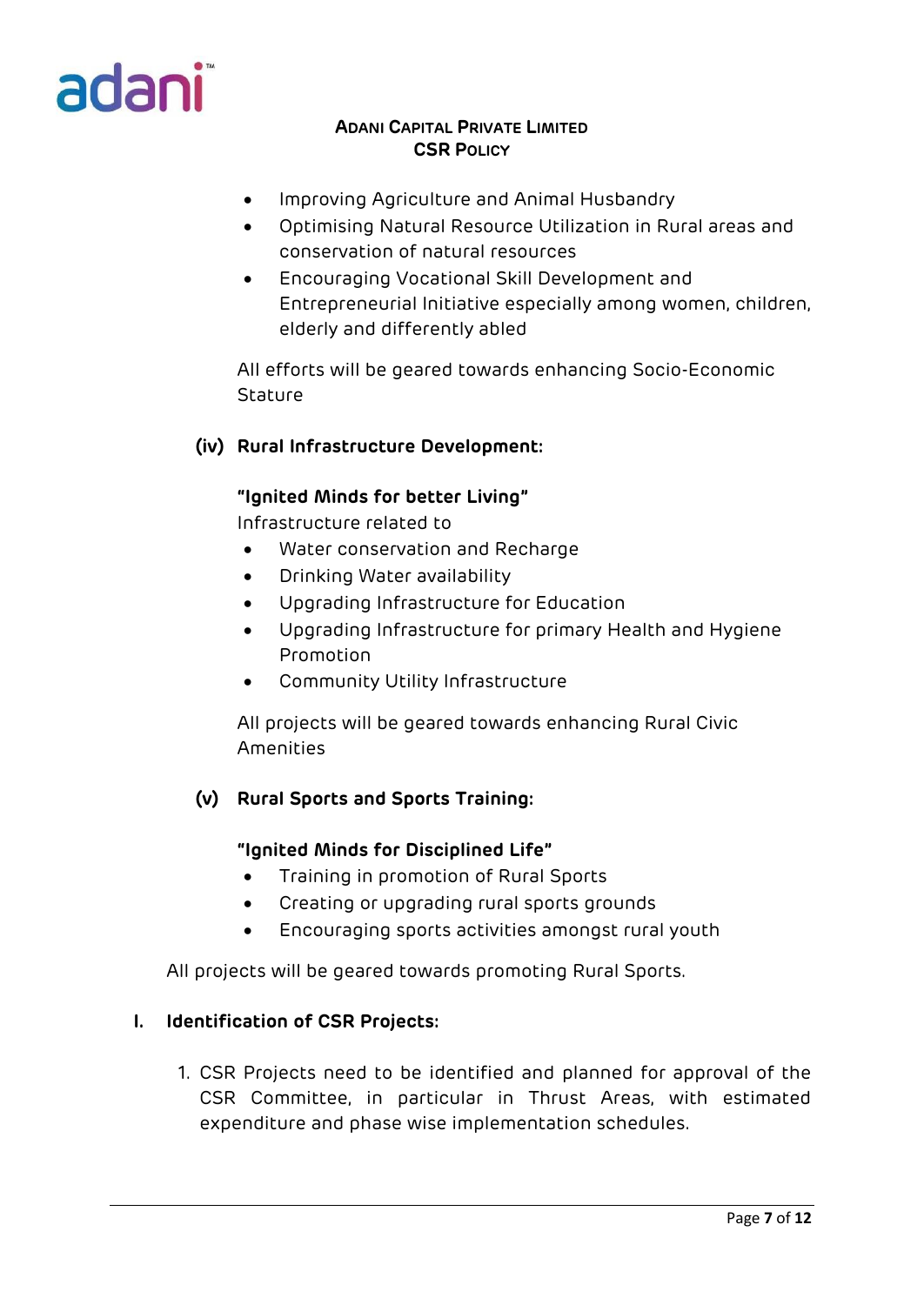

- 2. The Company shall ensure that in identifying its CSR Projects, preference shall be given to the local area and areas around which the Company (including its Units) operates. However, this shall not bar the Company from pursuing its CSR objects in other areas.
- 3. As a cardinal principle, the CSR Projects in Thrust Areas shall be identified on the basis of a detailed assessment survey.
- 4. The CSR Officer may engage external professionals/firms/agencies if required for the purpose of identification of CSR Projects.

## **J. Implementation of CSR Projects**

The Company shall implement the identified CSR Projects by the following means:

## **I. Direct Method**

- 1. The Company may itself implement the identified CSR Projects presently within the scope and ambit of the Thrust Areas as defined in the Policy;
- 2. The Company may also implement the identified Projects presently through its Foundation or Society which is involved in CSR activities, within the scope and ambit of the Thrust Areas as defined in the Policy.
- 3. The CSR Officer may engage external professionals/firms/agencies if required, for the purpose of implementation of its CSR Projects.
- 4. The Company may collaborate with other companies, including its Group Companies if required, for fulfilling its CSR objects through the Direct Method, provided that the CSR Committees of respective companies are in a position to monitor separately such CSR Projects.

### **II. Indirect Method**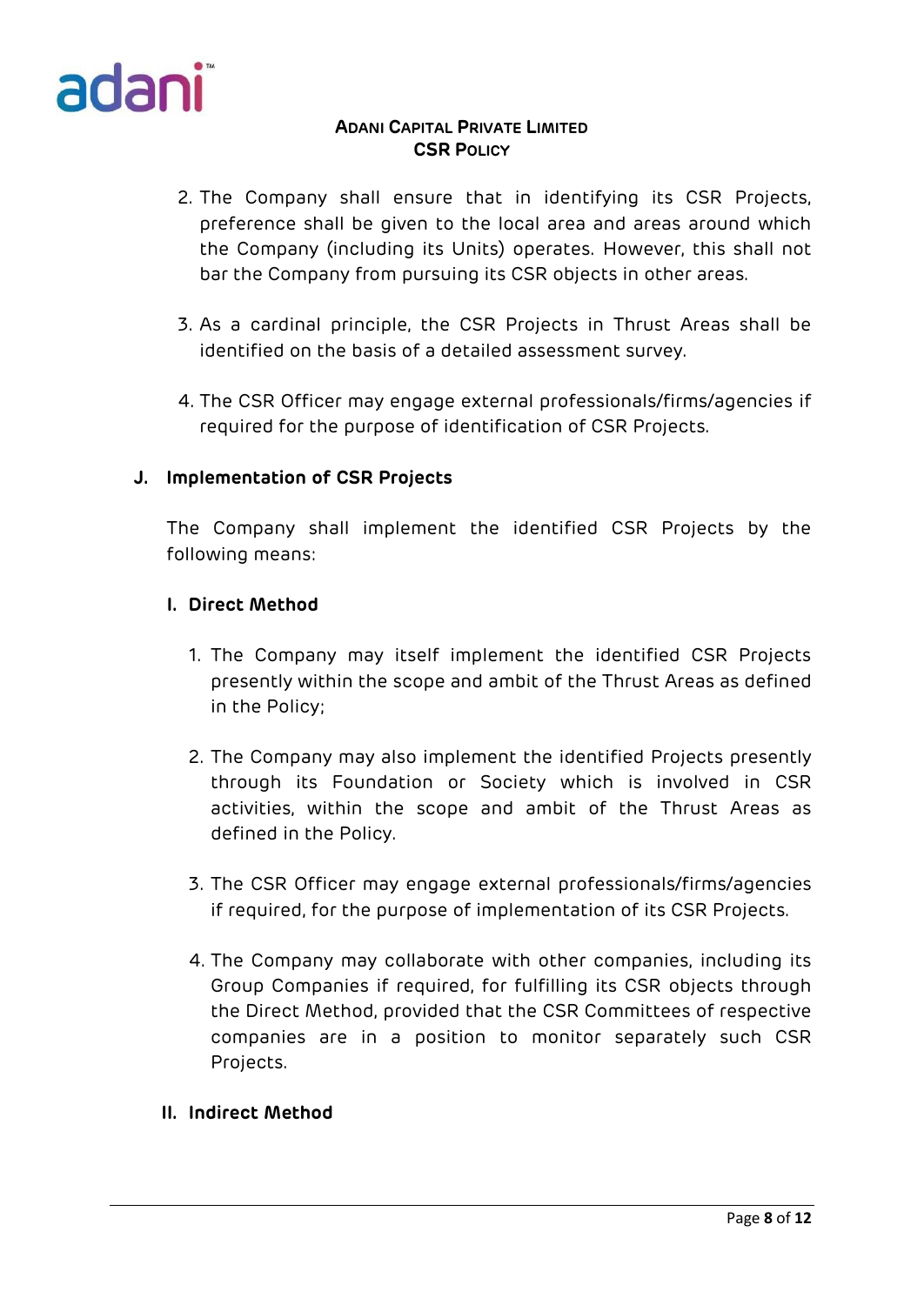

- 1. The Company may implement the identified CSR Projects through Agencies, subject to the condition that:
	- The activities pursued by the Agency are covered within the scope and ambit of Schedule VII to the Act provided
	- The Agency has an established track record of at least three years in undertaking similar programs or projects, and
	- The Company has specified the Project to be undertaken through the Agency which shall preferably be in Thrust Areas, the modalities of utilization of funds on such Projects and the monitoring and reporting mechanism which shall be at least once in three months.
- 2. The Company may collaborate with other companies, including its holding and subsidiary Companies and Group Companies if required, for fulfilling its CSR objects through the Indirect Method provided that the CSR Committees of respective companies are in a position to monitor separately such Projects.

#### **K. Monitoring Mechanism:**

There will be a review and monitoring committee comprised of a Director, Head Operations, Volunteer Employee and Adani Foundation representative which will meet every quarter. This committee will report to the board through CSR Committee of the business.

Internal Audit and review as well as regular capacity building at all levels of execution/implementing partners and monitoring/review committees will be done on regular basis.

## **L. Fund allocation and Others**

## **A. Fund allocation**

1. The Company, in every Financial Year, shall endeavor to spend such feasible amount as CSR Expenditure, which shall not be restricted by the statutory limit of a specified percentage of its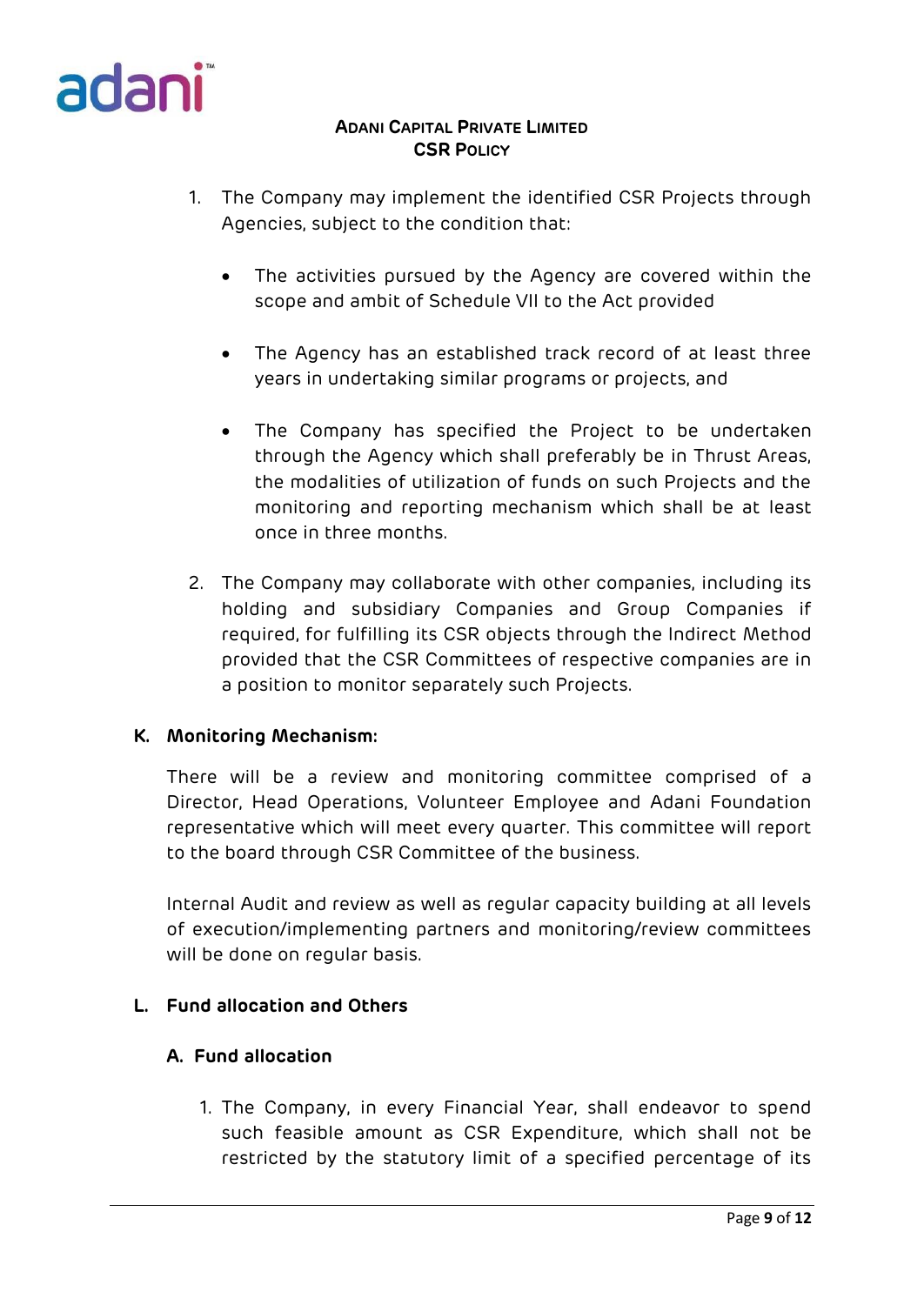

average net profits of the immediately preceding three Financial Years. However, the aforementioned CSR Expenditure in any Financial Year shall be at least 2% of Company's average Net profits for the three immediately preceding Financial Years.

- 2. The CSR Committee shall prepare a CSR Annual Plan for the above which shall include:
	- a. Identified CSR Projects
	- b. CSR expenditure
	- c. Implementation Schedules
- 3. Total expenditure in the CSR Annual Plan shall be approved by the Board upon recommendation by the CSR Committee
- 4. In case the Company fails to spend the statutory minimum limit of 2% of Company's average net profits of the immediately preceding three years, in any given financial year, the Board shall specify the reasons for the same in its report in terms of clause (o) of subsection (3) of section 134 of the Act.

## **B. Others**

- 1. The CSR Committee shall ensure that major portion of the CSR expenditure in the Annual Plan shall be for the Projects as per CSR objectives. However, there shall not be any preference given to any particular projects for budgetary allocation and it shall be made purely as per the identified CSR Projects on need basis.
- 2. The Chairman and the Managing Director of the Company are authorized severally to decide on Projects to be implemented within the allocation as per the Annual Plan.
- 3. Any surplus arising out of the CSR Projects shall not form a part of the business profit of the Company.
- 4. The Company may build CSR capacities of their own personnel or personnel of Adani Foundation or its Trust or Society, as well as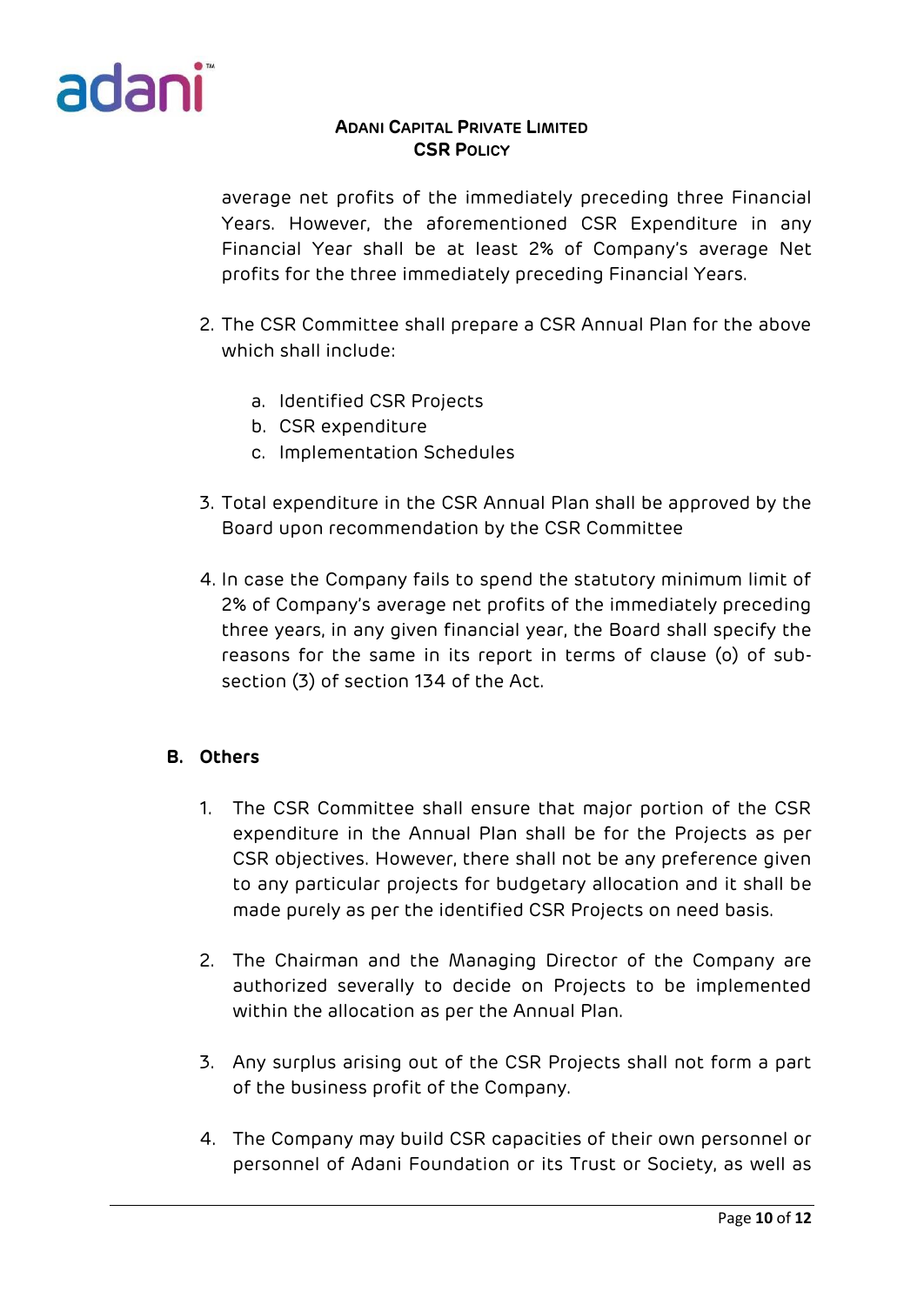

those of the Agencies through institutions with established track records of at least three Financial Years but such expenditure on capacity building shall not exceed 5% of the Approved Budget of the Company in one Financial Year.

### **M. Duties and responsibilities:**

## **I. Board of Directors**

The Board shall include in its Report the annual report on CSR Projects as per the format provided in the Annexure to the Rules.

## **II. CSR Committee**

- i. The CSR Committee shall monitor the implementation of the CSR Policy and CSR Plan. For this purpose, the CSR Committee shall meet as and when necessary but atleast once a year.
- ii. In discharge of CSR functions of the Company, the CSR Committee shall be directly responsible to the Board for any act that may be required to be done by the CSR Committee in furtherance of its statutory obligations, or as required by the Board.
- iii. The CSR Committee shall place before the Board the draft annual report as per the format in annexure to the Rules in Board meeting in April/May of the following year for Board review and finalization.
- iv. The CSR Committee shall place before the Board in April/May every year a responsibility statement of the CSR Committee that the implementation and monitoring of CSR Policy, is in compliance with CSR objectives and Policy of the company for inclusion in the Board's Report.
- v. The CSR Committee shall ensure that the CSR Policy and finalized Annual Plan is displayed on the Company's website.

#### **N. Review Periodicity and amendment:**